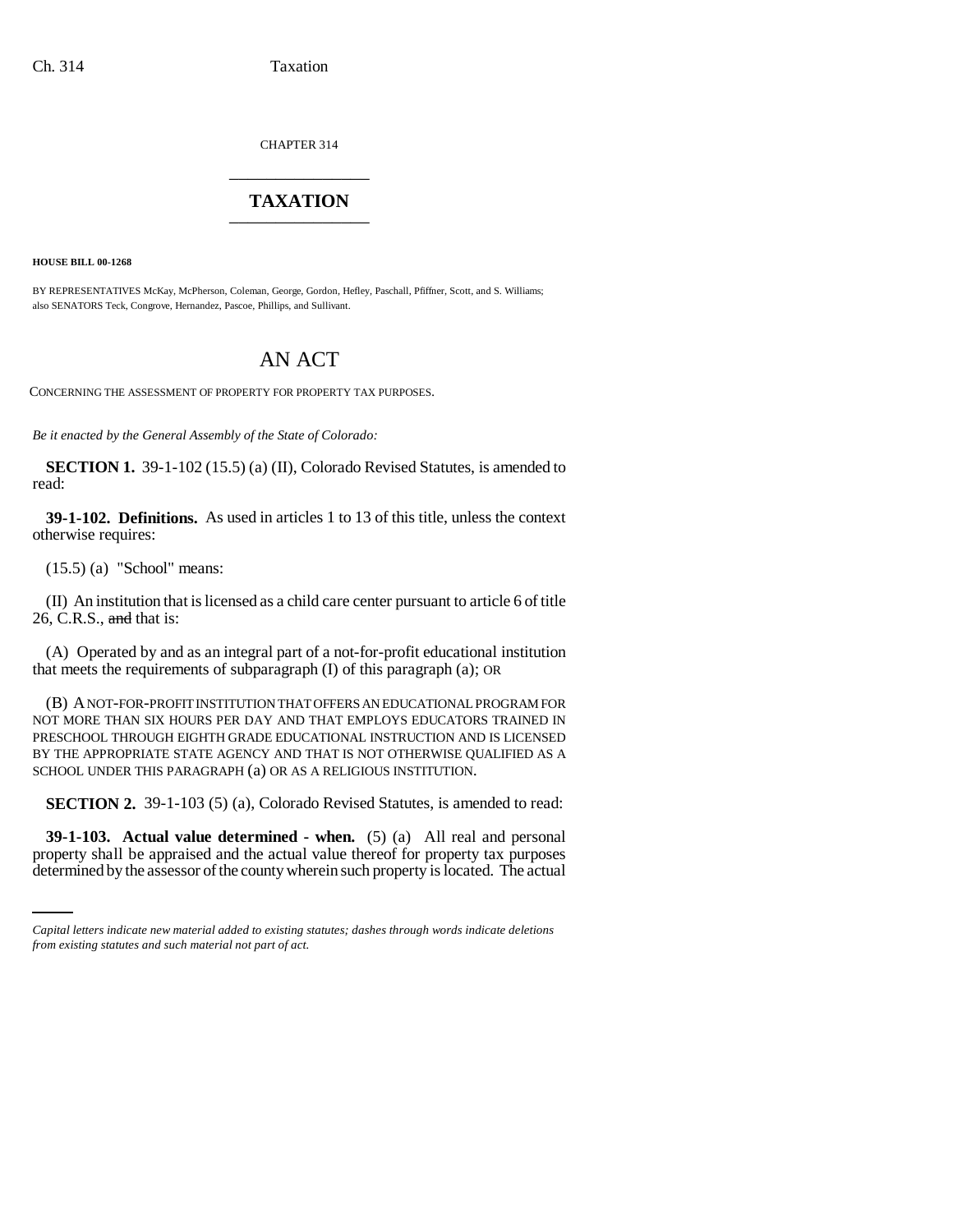Taxation Ch. 314

value of such property, other than agricultural lands exclusive of building improvements thereon and other than residential real property and other than producing mines and lands or leaseholds producing oil or gas, shall be that value determined by appropriate consideration of the cost approach, the market approach, and the income approach to appraisal. The assessor shall consider and document all elements of such approaches that are applicable prior to a determination of actual value. Despite any orders of the state board of equalization, no assessor shall arbitrarily increase the valuations for assessment of all parcels represented within the abstract of a county or within a class or subclass of parcels on that abstract by a common multiple in response to the order of said board. If an assessor is required, pursuant to the order of said board, to increase or decrease valuations for assessment, such changes shall be made only upon individual valuations for assessment of each and every parcel, using each of the approaches to appraisal specified in this paragraph (a), if applicable. The actual value of agricultural lands, exclusive of building improvements thereon, shall be determined by consideration of the earning or productive capacity of such lands during a reasonable period of time, capitalized at a rate of thirteen percent. Land that is valued as agricultural and that becomes subject to a perpetual conservation easement shall continue to be valued as agricultural notwithstanding its dedication for conservation purposes; except that, if any portion of such land is actually used for nonagricultural commercial or residential purposes, that portion shall be valued according to such use. The actual value of residential real property shall be determined solely by consideration of the market approach to appraisal. A GROSS RENT MULTIPLIER MAY BE CONSIDERED AS A UNIT OF COMPARISON WITHIN THE MARKET APPROACH TO APPRAISAL. The valuation for assessment of producing mines and of lands or leaseholds producing oil or gas shall be determined pursuant to articles 6 and 7 of this title.

**SECTION 3.** 39-5-121.5, Colorado Revised Statutes, is amended to read:

**39-5-121.5. Valuation - inspection of data by taxpayers.** At the WRITTEN request of any taxpayer or any agent of such taxpayer and subject to such confidentiality requirements as provided by law, the assessor shall, WITHIN SEVEN WORKING DAYS AFTER RECEIPT OF SAID REQUEST, promptly make available TO THE TAXPAYER OR AGENT THE DATA USED BY THE ASSESSOR IN DETERMINING THE ACTUAL VALUE OF ANY PROPERTY OWNED BY SUCH TAXPAYER. AT THE ASSESSOR'S ELECTION, THE ASSESSOR MAY EITHER MAIL, FAX, OR SEND BY ELECTRONIC TRANSMISSION TO THE ADDRESS, PHONE NUMBER, OR ELECTRONIC ADDRESS SUPPLIED BY SAID TAXPAYER OR AGENT all of the SUCH data. used by the assessor in determining the actual value of any property owned by such taxpayer, including but not SUCH DATA SHALL INCLUDE BUT SHALL NOT BE limited to the data derived from the declarations filed pursuant to the provisions of article 14 of this title and confidential data, provided that such confidential data shall be presented in such a manner that the source cannot be identified. UPON RECEIPT OF SUCH REQUEST, THE ASSESSOR SHALL NOTIFY THE TAXPAYER OR AGENT OF THE ESTIMATED COST OF PROVIDING SUCH INFORMATION, PAYMENT OF WHICH SHALL BE MADE PRIOR TO PROVIDING SUCH INFORMATION. UPON PROVIDING SUCH INFORMATION, THE ASSESSOR MAY INCLUDE A BILL FOR THE REASONABLE COST ABOVE THE ESTIMATED COST AND UP TO THE STATUTORY MAXIMUM WHICH SHALL BE DUE AND PAYABLE UPON RECEIPT BY THE TAXPAYER OR AGENT.

**SECTION 4.** 39-5-123 (1) (a), Colorado Revised Statutes, is amended to read: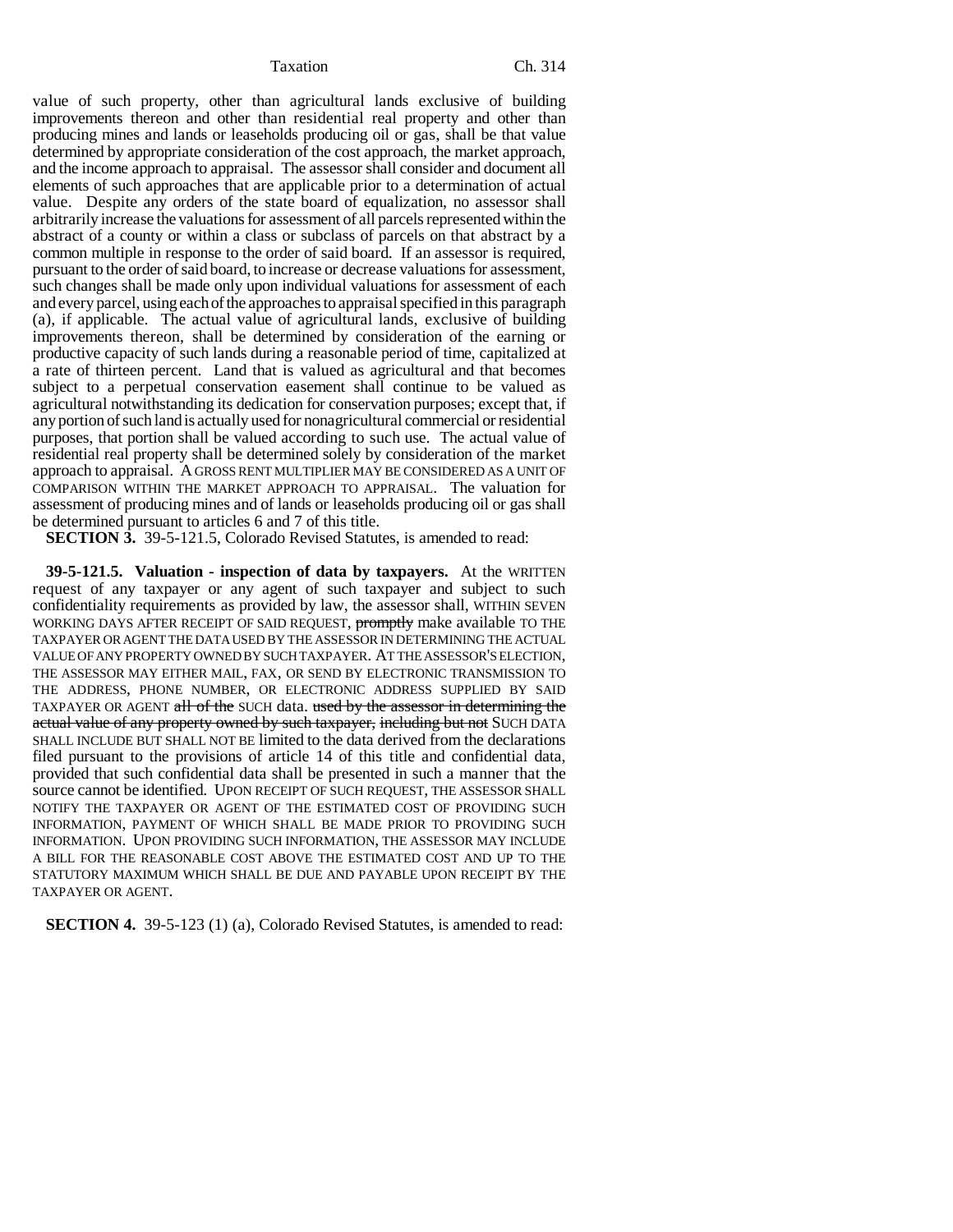### Ch. 314 Taxation

**39-5-123. Abstract of assessment or amended abstract of assessment.** (1) (a) Upon conclusion of hearings by the county board of equalization, as provided in article 8 of this title, the assessor shall complete the assessment roll of all taxable property within his THE ASSESSOR'S county, and, no later than August 25 in each year he OR NO LATER THAN NOVEMBER 21 IN EACH YEAR IN ANY COUNTY THAT HAS MADE AN ELECTION PURSUANT TO SECTION 39-5-122.7, THE ASSESSOR shall prepare therefrom three copies of the abstract of assessment and in person, and not by deputy, shall subscribe his OR HER name, under oath, to the following statement, which shall be a part of such abstract: "I, .............., the assessor of .............. county, Colorado, do solemnly swear that in the assessment roll of such county I have listed and valued all taxable property located therein and that such property has been assessed for the current year in the manner prescribed by law and that the foregoing abstract of assessment is a true and correct compilation of each schedule.

...................."

**SECTION 5.** Article 6 of title 39, Colorado Revised Statutes, is amended BY THE ADDITION OF A NEW SECTION to read:

**39-6-111.5. Calendar for notice of valuation and appeals for mines.** NOTWITHSTANDING ANY OTHER PROVISION, ALL PRODUCING AND NONPRODUCING MINES VALUED PURSUANT TO THIS ARTICLE SHALL FOLLOW THE SCHEDULE FOR PERSONAL PROPERTY SET FORTH IN THIS TITLE REGARDING NOTICES OF VALUATION AND APPEALS OF VALUATION.

**SECTION 6.** 39-8-107 (1) and (3), Colorado Revised Statutes, are amended to read:

**39-8-107. Hearings on appeal.** (1) At the hearing upon a petition, the assessor or the assessor's authorized representative shall be present and shall produce information to support the basis and amount of the assessor's valuation of the property. The board shall hear and consider all testimony and examine all exhibits produced or introduced by either the petitioner or the assessor, with no presumption in favor of any pending valuation, and may subpoena witnesses to testify. The costs of producing the petitioner's witnesses shall be paid by the petitioner, and the costs of producing the assessor's witnesses shall be paid by the county. On the basis of the testimony produced and the exhibits introduced, the board shall grant or deny the petition, in whole or in part, and shall notify the petitioner and the assessor in writing. If the board denies the petition, in whole or in part, such written notice shall inform the petitioner of the right to appeal within the thirty-day period following the denial to the district court or the board of assessment appeals pursuant to the provisions of section 39-8-108 (1) or within the thirty-day period following the denial to submit the case to arbitration pursuant to the provisions of section 39-8-108.5. Such notice shall state that, if the appeal is to the board of assessment appeals, the hearing before the board of assessment appeals shall be the last hearing at which testimony, exhibits, or any other type of evidence may be introduced by either party and that, if there is an appeal to the court of appeals pursuant to section 39-8-108 (2), the record from the hearing before the board of assessment appeals and no new evidence shall be the basis for the court's decision. The phone number and address of the board of assessment appeals shall also be included on the notice. The notice shall also state, in general terms, how to pursue arbitration and that, if a taxpayer submits the case to arbitration, the decision reached under such process shall be final and not subject to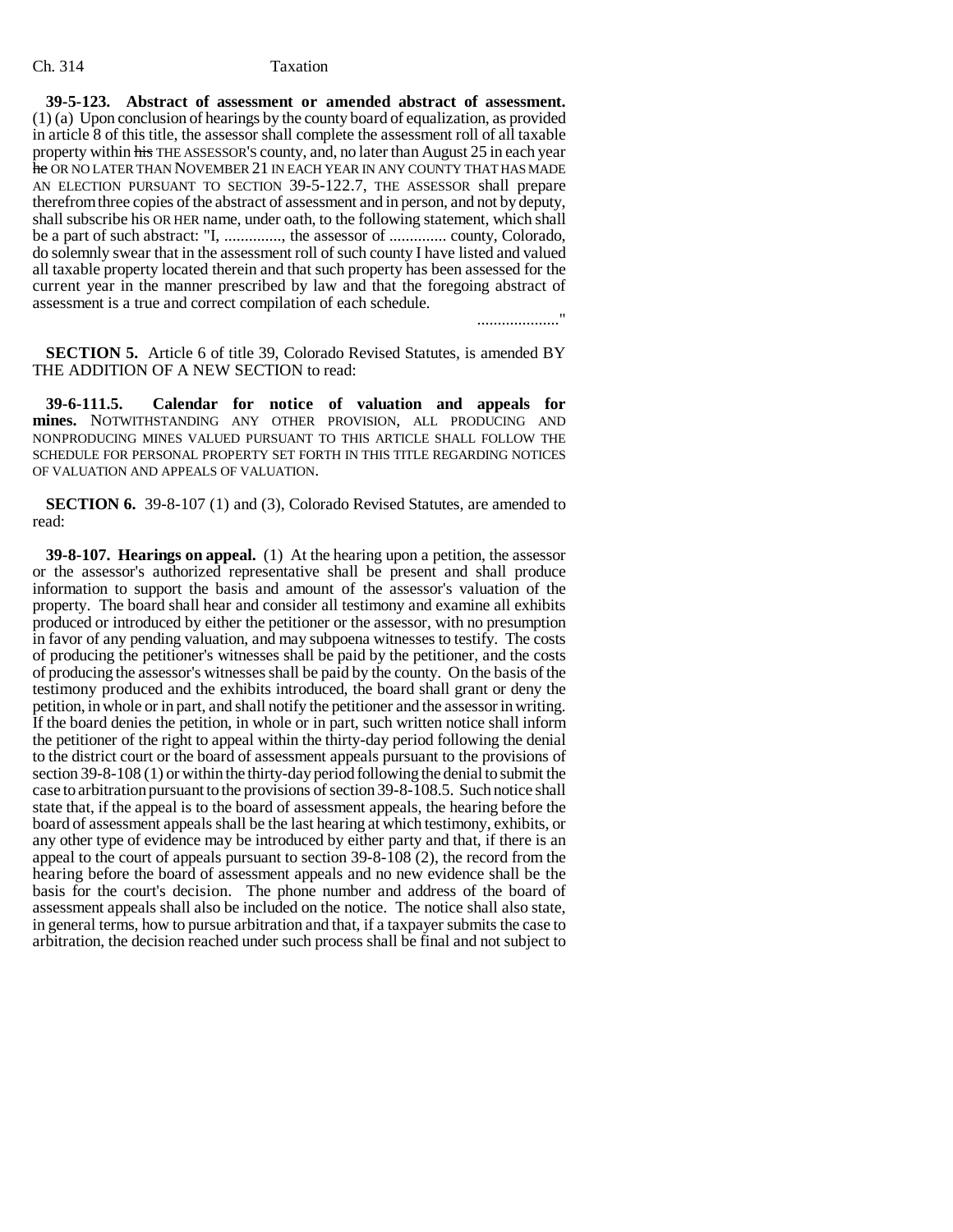### Taxation Ch. 314

review. IF A REFEREE HEARD THE CASE, THE BOARD SHALL, AT THE WRITTEN REQUEST OF ANY TAXPAYER OR ANY AGENT OF SUCH TAXPAYER WITHIN SEVEN WORKING DAYS AFTER RECEIPT OF SAID REQUEST, MAKE AVAILABLE TO THE TAXPAYER OR AGENT THE REFEREE'S FINDINGS AND RECOMMENDATIONS. AT THE BOARD'S ELECTION, THE BOARD MAY EITHER MAIL, FAX, OR SEND BY ELECTRONIC TRANSMISSION SUCH FINDINGS AND RECOMMENDATIONS TO THE ADDRESS, PHONE NUMBER, OR ELECTRONIC ADDRESS SUPPLIED BY SAID TAXPAYER OR AGENT. UPON RECEIPT OF SUCH REQUEST, THE BOARD SHALL NOTIFY THE TAXPAYER OR AGENT OF THE ESTIMATED COST OF PROVIDING SUCH FINDINGS AND RECOMMENDATIONS, PAYMENT OF WHICH SHALL BE MADE PRIOR TO PROVIDING SUCH FINDINGS AND RECOMMENDATIONS. UPON PROVIDING SUCH FINDINGS AND RECOMMENDATIONS, THE BOARD MAY INCLUDE A BILL FOR THE REASONABLE COST ABOVE THE ESTIMATED COST AND UP TO THE STATUTORY MAXIMUM WHICH SHALL BE DUE AND PAYABLE UPON RECEIPT BY THE TAXPAYER OR AGENT.

(3) AT THE WRITTEN REQUEST OF ANY TAXPAYER OR ANY AGENT OF SUCH TAXPAYER AND SUBJECT TO SUCH CONFIDENTIALITY REQUIREMENTS AS PROVIDED BY LAW, the assessor upon request, shall, WITHIN THREE WORKING DAYS AFTER RECEIPT OF SAID REQUEST, make available to the TAXPAYER OR AGENT THE DATA USED BY THE ASSESSOR IN DETERMINING THE ACTUAL VALUE OF ANY PROPERTY OWNED BY SUCH TAXPAYER. AT THE ASSESSOR'S ELECTION, THE ASSESSOR MAY EITHER MAIL, FAX, OR SEND BY ELECTRONIC TRANSMISSION TO THE ADDRESS, PHONE NUMBER, OR ELECTRONIC ADDRESS SUPPLIED BY SAID taxpayer two working days prior to any hearing all OR AGENT SUCH data. supporting the assessor's valuation. SUCH DATA SHALL INCLUDE BUT SHALL NOT BE LIMITED TO THE DATA DERIVED FROM THE DECLARATIONS FILED PURSUANT TO THE PROVISIONS OF ARTICLE 14 OF THIS TITLE AND CONFIDENTIAL DATA, PROVIDED THAT SUCH CONFIDENTIAL DATA SHALL BE PRESENTED IN SUCH A MANNER THAT THE SOURCE CANNOT BE IDENTIFIED. UPON RECEIPT OF SUCH REQUEST, THE ASSESSOR SHALL NOTIFY THE TAXPAYER OR AGENT OF THE ESTIMATED COST OF PROVIDING SUCH INFORMATION, PAYMENT OF WHICH SHALL BE MADE PRIOR TO PROVIDING SUCH INFORMATION. UPON PROVIDING SUCH INFORMATION, THE ASSESSOR MAY INCLUDE A BILL FOR THE REASONABLE COST ABOVE THE ESTIMATED COST AND UP TO THE STATUTORY MAXIMUM WHICH SHALL BE DUE AND PAYABLE UPON RECEIPT BY THE TAXPAYER OR AGENT.

**SECTION 7.** 39-9-105 (1), Colorado Revised Statutes, is amended to read:

**39-9-105. Certification of valuations for assessment.** (1) No later than October 30 DECEMBER 20 of each year, the state board of equalization shall complete its review of the abstracts of assessment of the several counties of the state, and the chairman CHAIR of the state board of equalization shall thereupon certify to the assessor of each county a statement of the changes, if any, ordered by said board in the abstract of his OR HER county for the current taxable year and for the next succeeding taxable year and shall also return the abstract of assessment for the current taxable year to each county.